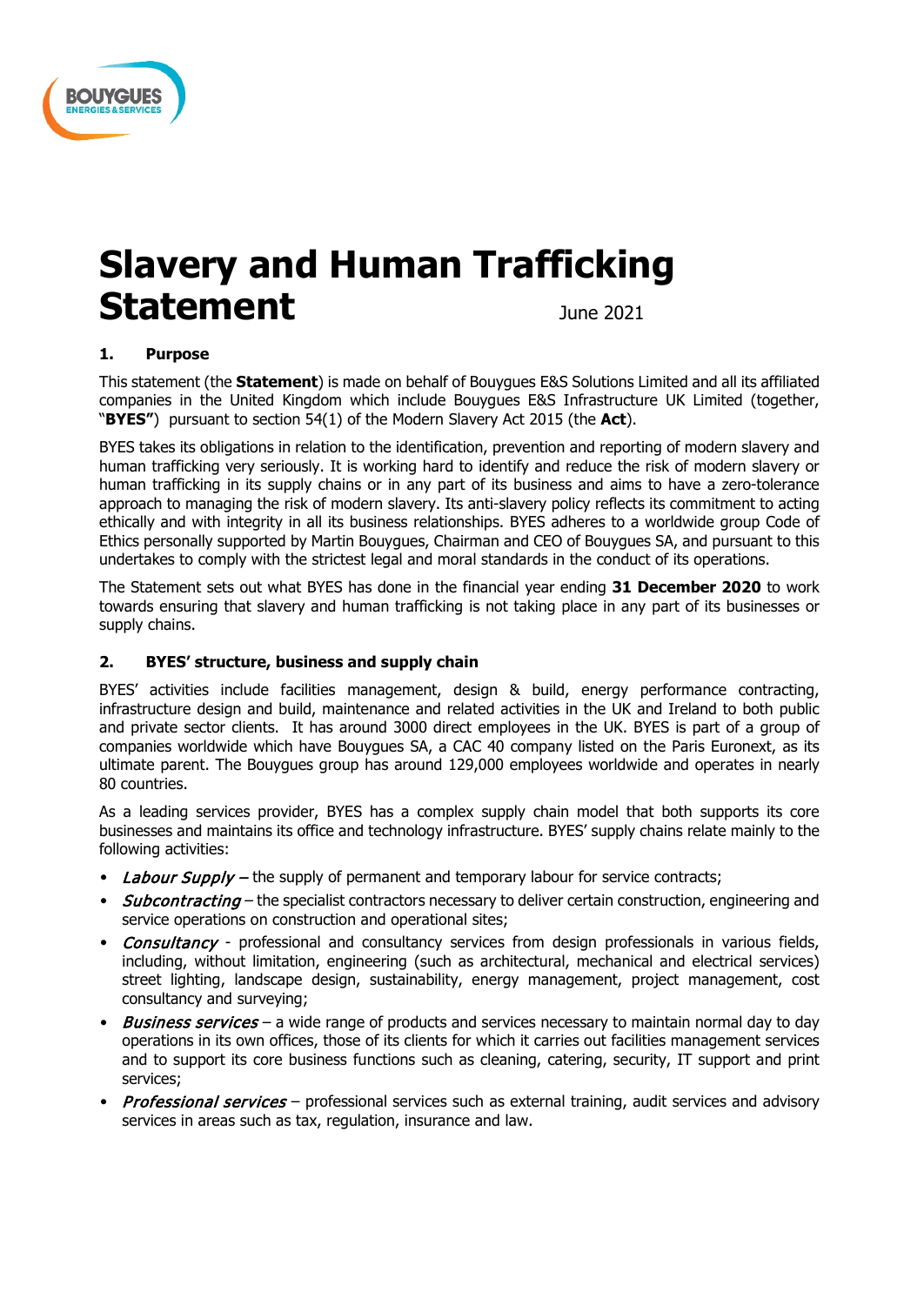

- Real estate the purchase or leasing of office space to accommodate staff and operate its business;
- Technology the systems, software and equipment that are necessary to maintain the technology infrastructure that supports BYES' core business; and
- Travel –mobility is essential and BYES works with a service provider which manages its transportation and accommodation bookings.

## **3. Policies in relation to modern slavery and human trafficking**

BYES has a number of policies and procedures which are relevant to preventing instances of modern slavery from occurring in its business or its supply chains, including having a dedicated compliance team to whom breaches of any of the following policies can be notified. In particular, the following policies are directly relevant to the subject matter of this Statement:

- **Code of Ethics** this requires employees to comply with the principles of the United Nations Universal Declarations of Human Rights, the fundamental conventions of the International Labour Organisation, in particular, concerning forced child labour and the principles of the United Nations Global Compact;
- Responsible and Committed this is a charter aiming to ensure BYES fully respects its clients and collaborators, the environment and all its stakeholders and that through its actions BYES helps to meet major societal challenges. The aims are supported by 12 commitments which include a pledge of ethical behaviour and a guarantee of respect for fundamental human rights throughout the BYES group's operations.
- Health & Safety policy this policy sets out BYES' commitment and approach to ensuring it provides a healthy, safe working environment for its own staff and contractors that work on-site;
- Harassment & Bullying policy this policy sets out BYES' approach to preventing the occurrence of discrimination, harassment, bullying or victimisation in the work place. This is supported by a 'Speak Up' hotline which is discussed below;
- Authority limits and contract signing policy this policy sets out BYES' internal control and governance procedures with regard to approving financial transactions and signing contracts with suppliers. The policy ensure that contracts cannot be entered into without an appropriate level of review and authorisation by a suitably senior and qualified member of staff;
- Whistleblowing policy BYES has a clear policy encouraging all its employees and supply chain to report any concerns and bad practice they become aware of to the attention of senior management, without fear of repercussions for doing so. This policy also applies to third parties such as members of its supply chain (consultants, contractors, suppliers) trainees, casual and agency staff;
- Responsible Procurement policy- this policy was launched in 2020 and mandates all members of staff who are directly and indirectly involved in the procurement of goods and/or services to source the best products and services at the best overall value via ethical means and recognised standards. It also mandates these employees to make responsible purchases by ensuring that they develop the local economy, reduce environmental impact, manage the financial health of the supply chain, work with the supply chain to ensure proper labour standards in an attempt to eliminate modern slavery practices as well as health, safety and wellbeing of its members.
- Anti-slavery and Human Trafficking policy this policy specifically addresses the subject matter of the Act recognising and preventing trafficked, forced, bonded and child labour; and
- Corporate Social Responsibility Suppliers Charter (the "Charter") the Charter is a contractual requirement, setting out the obligations for BYES' supply chain to cascade the same obligations to their own supply chain. BYES' supply chain is required to provide safe working conditions, treat workers with dignity and respect, and act ethically and within the law in their use of labour. They are expressly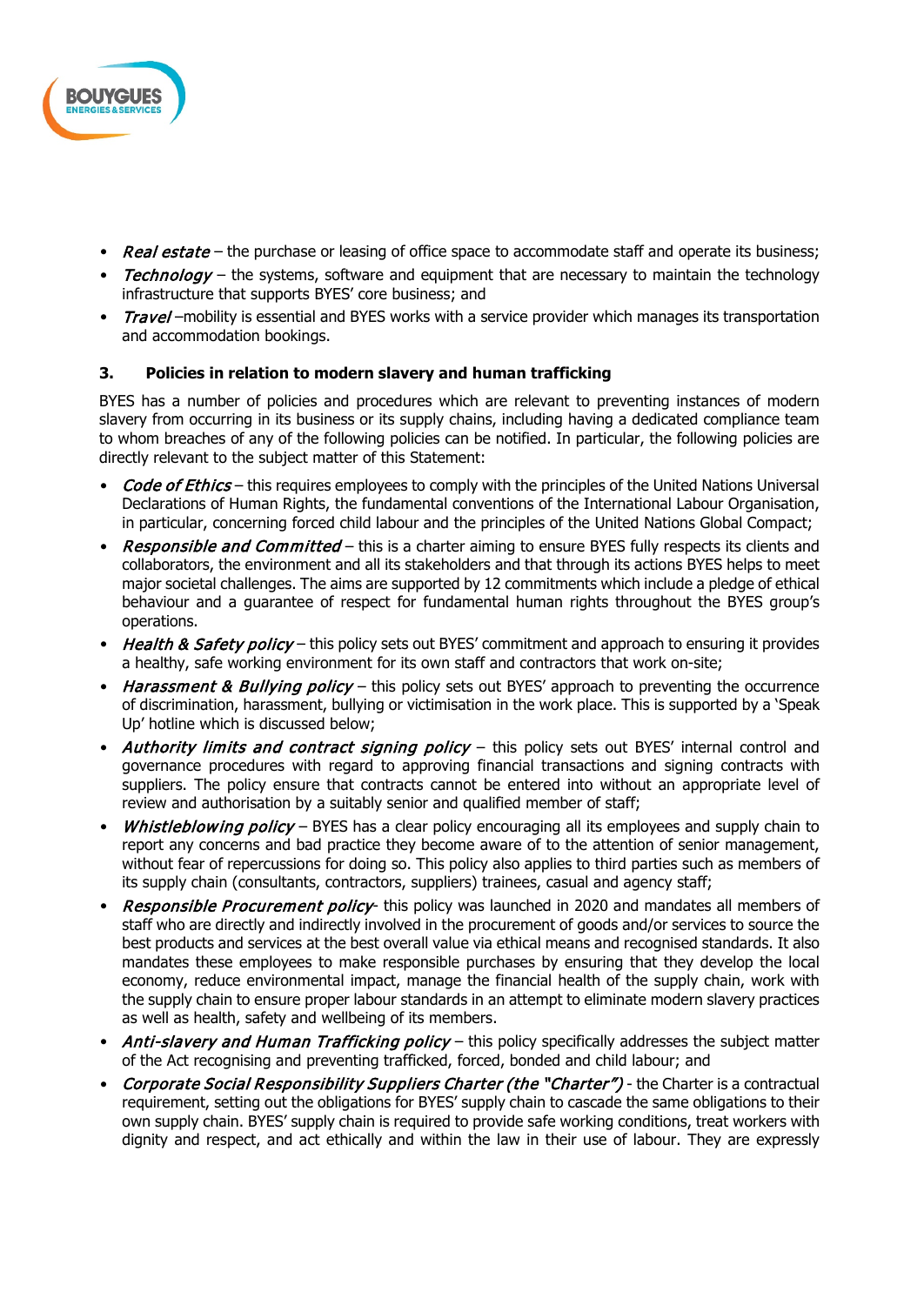

forbidden from using forced or compulsory labour as well as engaging in child labour. BYES works with its supply chain to ensure that they meet the standards of the Charter. Serious violations of the Charter may lead to the termination of the business relationship in the event that a supplier is not willing or able to work with BYES to improve its mitigations against the risks of modern slavery occurring in their supply chain, including provision of training.

These policies are available on BYES' Internal Management System and/or emailed to employees.

In October 2020, BYES launched a 'Speak Up' campaign in which BYES introduced an independent partner providing a telephone hotline and an online platform for employees to confidentially and anonymously report (if they want) incidences of harassment and bullying. This ensures that those at risk and who may not have immediate access to email will still be able to report any concerns on a timely basis.

#### **4. Due diligence processes**

BYES and its supply chain are expected to live up to and adhere to the principles set out in the anti-slavery policy and demonstrate progress towards the standards set out in it.

BYES' procurement practices require that all new members of its supply chain are subject to an appropriate level of screening. The scope of the screening BYES performs depends on the nature of the goods or services being procured but can include financial checks, data security assessments, reference checks, obtaining copies of relevant documents, certifications and/or site inspections.

BYES' on boarding platform allows further detailed checks of its supply chain including, but not limited to, assessments regarding Modern Slavery. This may include:

- identifying the modern slavery and human trafficking risks in high or medium risk sectors or territories;
- reviewing aspects of the supply chain based on supply chain mapping;
- conducting supply chain audits or assessments, which include a focus on slavery and human trafficking where high risks are identified;
- taking steps to promote best practice, including providing advice through supply chain events and via third party auditors, as a partner of the Supply Chain Sustainability School. BYES has invited all of its priority supply chain members, for free, to become members and to have access to all the online resources and training events proposed by the Supply Chain Sustainability School;
- invoking contractual sanctions against supply chain partners that fail to improve their performance or seriously violate the BYES Charter, including the potential termination of the business relationship.

During 2020 BYES entered into framework agreements with 6 labour agencies, meaning that recruitment of labour will be focused through these agencies. Pursuant to their contractual obligations, the labour agencies are required to conduct all the applicable 'right to work' checks and ensure that all legislation applicable to the workers are complied with. The labour agencies are also required to comply with BYES' Modern Slavery policy. The framework agreement authorises BYES to conduct audits to ensure among other things, that the labour agencies are conducting all the applicable screenings to ensure that the workers they provide are not victims of modern slavery.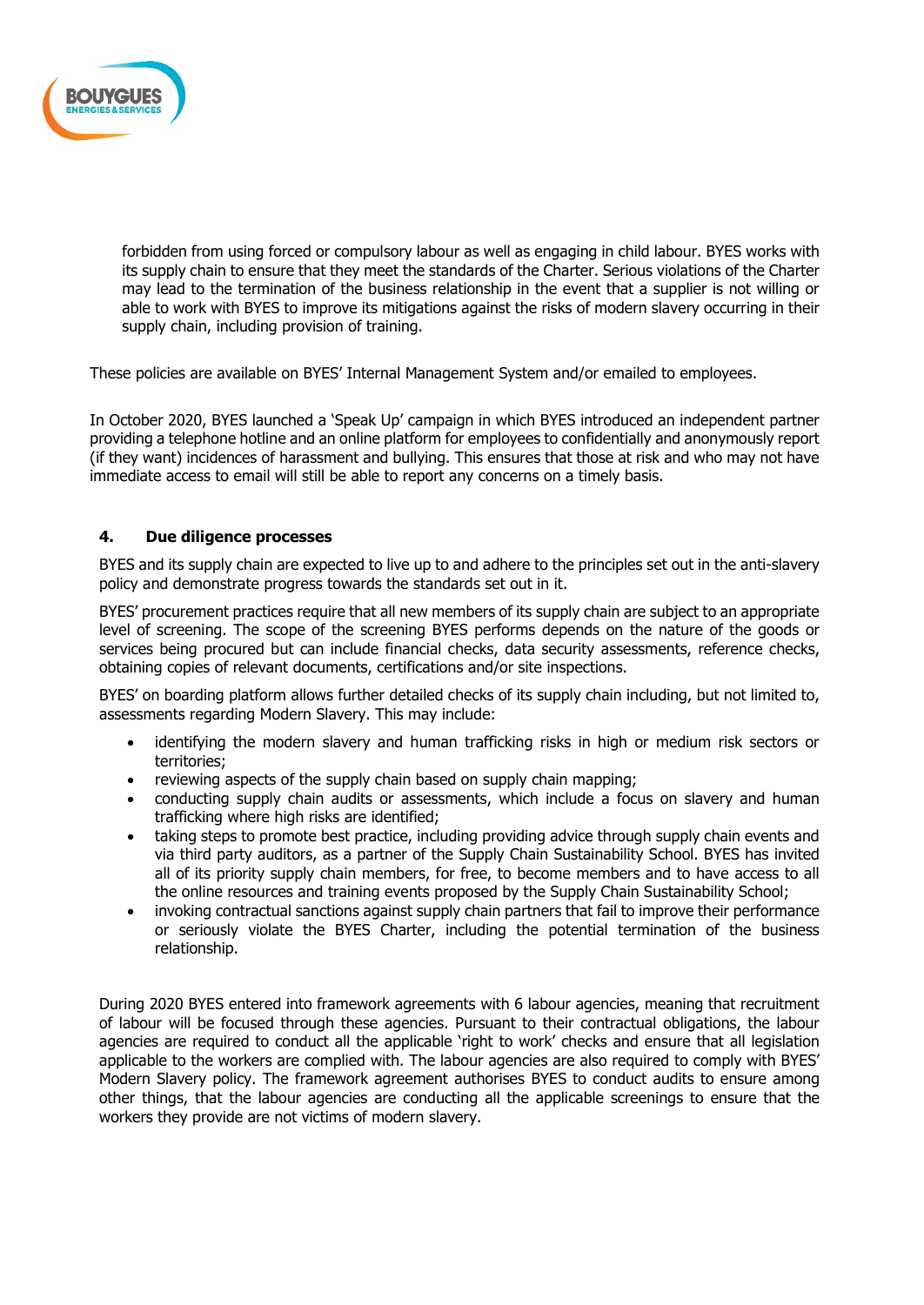

During 2020, BYES made additional contact with the core members of its supply chain to ascertain and understand the challenges they were facing due to the COVID-19 pandemic to ensure the flow of payments continued to be on time and not adversely affect their supply chain.

#### **5. Risk assessment and management**

Overall responsibility for the BYES' anti-slavery initiatives is held by the board and its directors. The board has delegated oversight and monitoring of corporate social responsibility and ethical matters to a subcommittee (the "**Ethics Committee**") composed of the Director of Finance, Director of Human Resources, the Director of Legal and the Director of Procurement. The Ethics Committee has the power to make recommendations to the board for the introduction or amendment of policies and practices to ensure the BYES' activities display the high expectations of ethical conduct.

Section 2 above sets out areas of BYES' business activities where there could be a higher risk of slavery or human trafficking taking place.

During 2020 BYES engaged an external consultant to assist with a full risk assessment and heat mapping of its supply chain. The key modern slavery risks in BYES supply chains were identified. A gap analysis against the existing BYES policies, procedures and activities was conducted enabling BYES to identify the key gaps in its policies, strategies, organisational capability and supply chain processes and engagement. This has now put the business in a better position to be able to detect and address any potential labour exploitation and human trafficking that may exist and enabled BYES to develop a forward- looking strategy prioritising areas of focus in the coming years.

BYES has a central procurement function that assesses and manages the procurement of high value and/or high risk goods and services in accordance with BYES' procurement practices and formal tendering procedures. This function has received specific awareness training on the issue of Modern Slavery to support in this risk assessment and management, particularly of subcontractors. The heat mapping exercise has provided further clarity on high risk members of the BYES supply chain and enabled it to develop and prioritise its future actions.

BYES also employs a team of lawyers to ensure compliance with its legal and ethical obligations. In addition, BYES is part of a Modern Slavery Working Group with senior members of key business operations, across the Group's entities in the UK, tasked with identification of areas of improvement of current methods of tackling modern slavery, assisting in the risk management of the BYES supply chain and in the implementation of strategies and reporting.

BYES provides its employees with access to an employee assistance programme (provided by an independent third party company) that can be used by its employees for free and confidential advice in relation to workplace concerns or issues. It also has in place appropriate processes for reporting concerns with the business, including a whistleblowing policy and a designated Ethics Committee. BYES has reminded all staff to be vigilant in its workplaces in respect of potential labour exploitation and to report anything giving rise to a suspicion in this area.

BYES includes model clauses on the Act in all of its contracts with its suppliers, subcontractors and consultants requiring compliance with the Act and with BYES' Modern Slavery policy, requiring suitable due diligence of the continuing supply chain and the corresponding contractual terms and permitting termination of the supplier/subcontractor/consultant for breach. It continues to ask its supply chain to voluntarily comply with its clauses on the Act for contracts which have already been signed.

BYES also requires its supply chain to comply with the terms of the BYES Corporate Social Responsibility